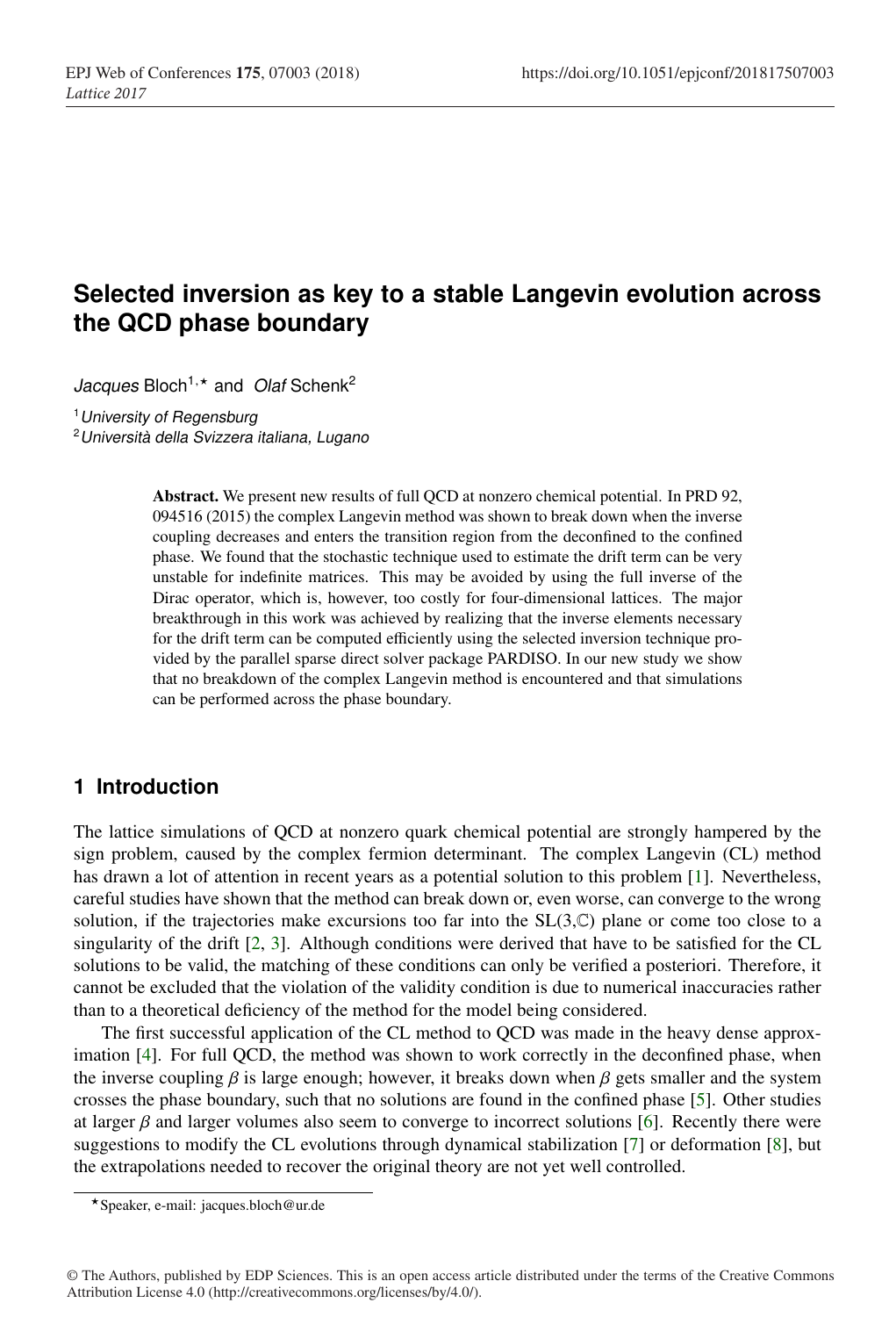

Figure 1. Sketch of the QCD phase diagram as a function of baryon chemical potential and temperature. The simulations of [5] are performed at  $\mu/T = 1$  with decreasing  $\beta$ , which follows the gray arrow across the roof of the phase transition.

Figure 1 gives a sketch of the QCD phase diagram as a function of temperature and chemical potential. The simulations reported by Fodor et al. [5] follow the gray arrow through the roof of the phase transition; however, the CL simulations break down when crossing the phase boundary, and no results were found inside the confined phase. In these simulations, the temperature was lowered by decreasing  $\beta$  on an  $8^3 \times 4$  lattice with  $\mu/T = 1$  and  $m = 0.05$ . For these parameter values the critical temperature corresponds to  $\beta_c \approx 5.04$  at  $\mu = 0$ . The results for the Polyakov loop and its inverse, the temporal and spatial plaquettes, the chiral condensate, and the quark number density published in [5] are reproduced in Fig. 2. In these plots the CL results are compared with data reweighted from the  $\mu = 0$  ensemble, however, CL results are only available for  $\beta \geq 5.1$  as the CL simulations became unstable below this value.

In this presentation we will show that the breakdown observed in [5] can be cured and stable CL solutions can be found for smaller  $\beta$  when the drift is computed exactly, rather than being estimated with stochastic techniques.

# **2 Complex Langevin for QCD**

The lattice QCD partition function is given by

$$
Z = \left[ \prod_{x=1}^{V} \prod_{\nu=1}^{d} \int dU_{xy} \right] \exp[-S_g] \det D(m; \mu)
$$
 (1)

with Wilson gauge action  $S_a$ , staggered Dirac operator *D*, and links

$$
U_{xy} = \exp\left[i\sum_{a=1}^{8} z_{axy} \lambda_a\right]
$$
 (2)

with Gell-Mann matrices  $\lambda_a$  and link parameters  $z_{\alpha x}$ . After discretization of the Langevin time, the CL evolution of the links in  $SL(3, \mathbb{C})$  is described by

$$
U_{x\nu}(t+1) = R_{x\nu}(t) U_{x\nu}(t),
$$
\n(3)

where, in the stochastic Euler discretization,

$$
R_{xy} = \exp\left[i\sum_{a} \lambda_a(\epsilon K_{axy} + \sqrt{\epsilon}\,\eta_{axv})\right] \in \text{SL}(3,\mathbb{C}),\tag{4}
$$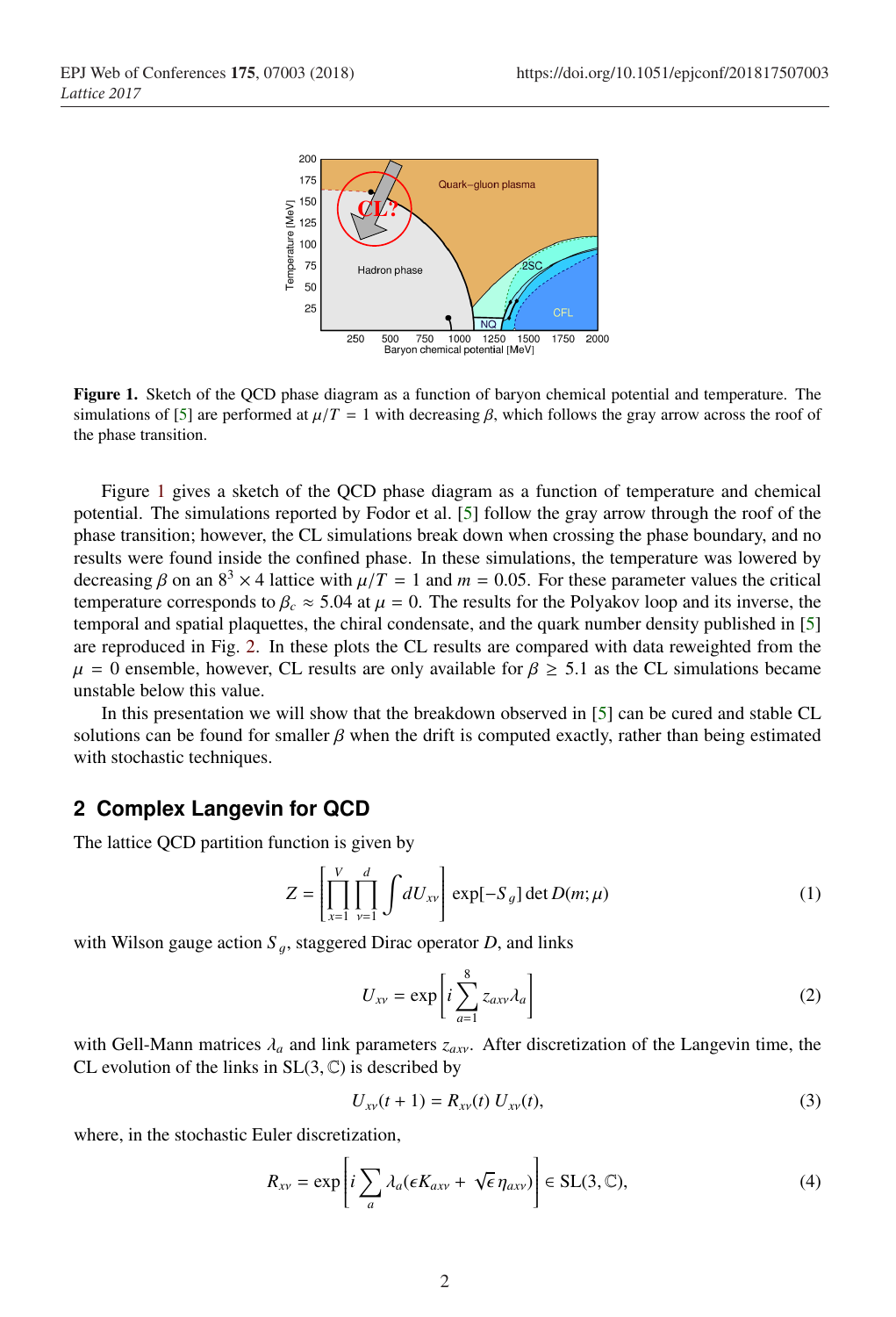

Figure 2. Reproduction of Figs. 6 and 7 of [5] showing results for the Polyakov loop and its inverse, the temporal and spatial plaquettes, and the chiral condensate and quark number density versus  $\beta$  on an  $8^3 \times 4$  lattice at  $\mu/T = 1$ and  $m = 0.05$ . The CL results are compared with those obtained with reweighting from the  $\mu = 0$  ensemble. For  $\beta$  < 5.1, no CL results are shown as the CL method became unstable.

with Langevin step  $\epsilon$  and Gaussian noise  $\eta_{\alpha x}$ . The evolution is driven by the drift

$$
K_{axy} = -\partial_{axy}S = K_{axy}^g + K_{axy}^f \tag{5}
$$

with complex action  $S = S<sub>g</sub> - \log \det D$ . In the following we will focus on the fermionic drift,

$$
K_{axy}^{\rm f} = \text{Tr}\left[D^{-1}\partial_{axy}D\right],\tag{6}
$$

where  $\partial_{axv}D$  is the partial derivative of *D* wrt the variables  $z_{axv}$ .

## **3 Fermionic drift term and selection inversion**

When looking at the breakdown of the CL method in [5] it is not immediately clear if the violation of the CL validity conditions is genuine or rather due to numerical approximations.

The traces in the fermionic drift (6) involve the inverse Dirac operator. Computing the full inverse, for example, with Lapack, is too expensive for four-dimensional QCD, both in terms of CPU time and storage space. Until now, the explicit computation of *D*−<sup>1</sup> was avoided by using *stochastic estimators* for the traces,

$$
\text{Tr}[D^{-1}\partial_{axv}D] \approx \eta^{\dagger}D^{-1}\partial_{axv}D\eta. \tag{7}
$$

Although the merit of this technique is undisputed for positive-definite matrices, it can be problematic when applied to *indefinite* matrices, as the number of noise vectors needed to get a good and stable estimate may be extremely large. As current CL algorithms typically estimate traces using a single noise vector, they rely on choosing  $\epsilon$  tiny, such that consecutive CL steps are highly correlated and effectively provide an improved estimator to the trace after many Langevin steps. A potential danger is that this strategy may *destabilize* the discrete time evolution beyond repair.

To clarify this situation we decided to investigate how using exact traces affects the stability of the CL evolution. As already mentioned, the exact traces require the inverse of the Dirac matrix, which is too costly to compute in full. Below we will analyze the drift term further and show that a relatively new numerical method, called *selected inversion*, can be used to compute the drift exactly, while saving CPU time and storage space. This method also allows us to use a larger  $\epsilon$ , as the very small  $\epsilon$  values used before were only needed to stabilize the drift when using the stochastic technique.

Consider the fermionic drift  $K_{axy}^f$  of Eq. (6). The derivative matrix  $\partial_{axy}D$  is zero except for two  $3 \times 3$  blocks at the positions of the link  $U_{xy}$ , so that the drift looks like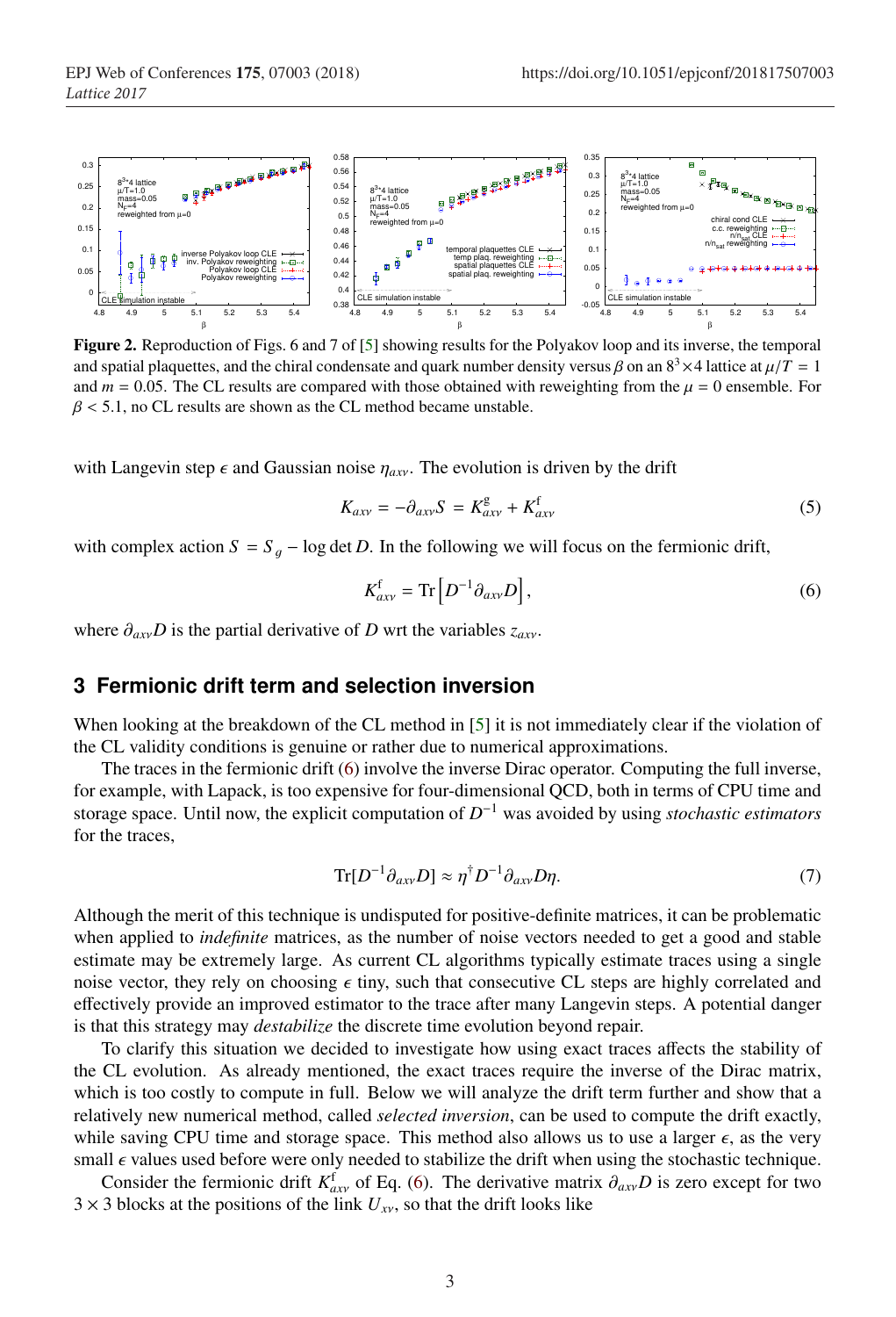

In the matrix product the sparse derivative matrix effectively selects out the two corresponding columns of  $D^{-1}$  such that this can be rewritten as



where  $C_{x+\hat{y}} \times B$  and  $C_x \times F$ , respectively, give the columns *x* and  $x + \hat{y}$  of  $D^{-1}\partial_{axy}D$ . Only two 3 × 3 blocks of *D*−<sup>1</sup> contribute to the trace of this matrix product, so this simplifies further to



Each drift term can thus be written as

$$
K_{axv}^{\text{f}} = \text{Tr}(P \cdot B) + \text{Tr}(Q \cdot F) \tag{8}
$$

and, hence, the computation of the drift *only requires elements of D*−<sup>1</sup> *where D itself is nonzero*. Note that, the same statement holds for the computation of the fermionic observables.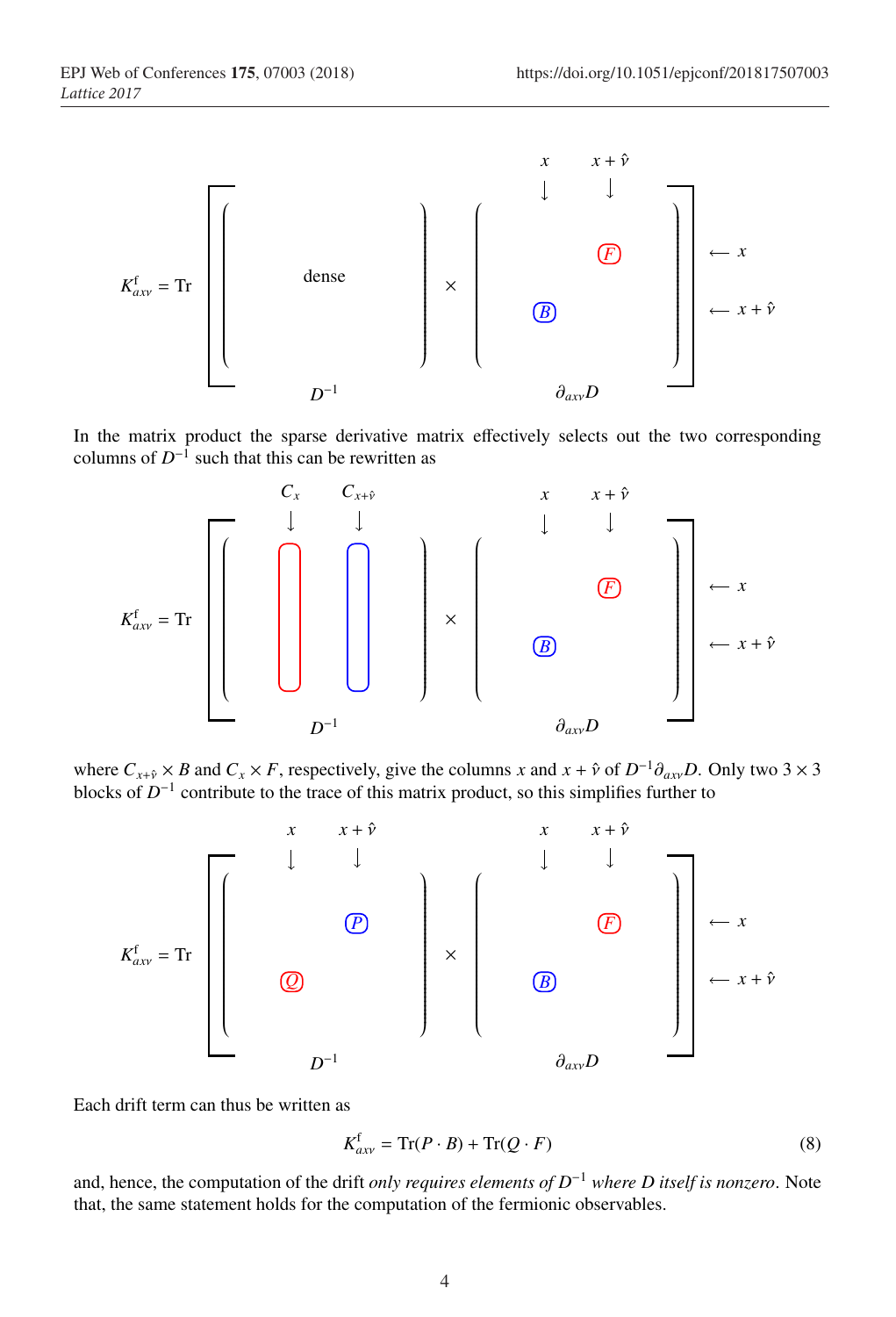

Figure 3. Comparison of the wall-clock time versus lattice volume for one selected inversion of Pardiso, one full Lapack inversion, and 100 single-source inversions (also performed with the sparse Pardiso solver) for the stochastic trace estimator.

This observation is what brought us to consider the selected inversion technique to compute the drift term. The method consists of a sparse LU-factorization followed by a selected inversion, which *exactly* computes *selected* elements of the inverse  $D^{-1}$  of a general matrix *D*. The subset of selected elements is defined by the set of *nonzero entries* in *D*. The method is based on the fact that this specific subset of  $D^{-1}$  can be evaluated without computing any inverse entry from outside of the subset. This is what substantially speeds up the computation compared to routines computing the full inverse. Moreover, as only the inverse elements of this subset are computed, they can be stored in sparse format. The parallel implementation of the selected inversion technique, as described in [9], can be found in the latest version of the parallel sparse direct solver PARDISO [10].

It is worthwhile to note that the selected inversion method is optimally used in the CL evolution, as the selected inversion method precisely yields all the elements of *D*−<sup>1</sup> needed for the drift terms and for the fermionic observables.

In contrast to the stochastic technique, the selected inversion allows us to compute the drift exactly, and this in a way that is much more efficient than Lapack, both in terms of CPU times and storage space. In Fig. 3 we compare the scaling of the wall-clock time between the selected inversion from PARDISO, the full Lapack inversion, and the stochastic technique (where we used 100 intermediate steps due to the smaller choice of  $\epsilon$  as explained after (7)) as a function of the lattice volume. There is a clear performance gain when using the selected inversion, which is a factor of 100 compared to the Lapack dense inverse for a lattice size of  $8<sup>4</sup>$ . The comparison with the stochastic technique is more delicate as the stability of the CL evolution can be affected by the latter and merely comparing timings does not tell the whole story.

The volume scaling of the selected inversion seems to be somewhat better than  $N<sup>3</sup>$ . From other applications, the selected inverse is known to scale like  $N^2$  for three-dimensional problems, however, as this is the first application to a four-dimensional problem the scaling has to be investigated further.

### **4 Results**

#### **4.1 CL evolution for varying** β

In this section we present the first results of the CL method using the selected inversion. The simulations were performed on the Xeon cluster at the ICS, Lugano. We performed the same study as in [5] and investigate QCD across the phase boundary as sketched in Fig. 1, decreasing the temperature from the deconfined to the confined phase by varying  $\beta$  for constant  $\mu/T = 1$  on an  $8^3 \times 4$  lattice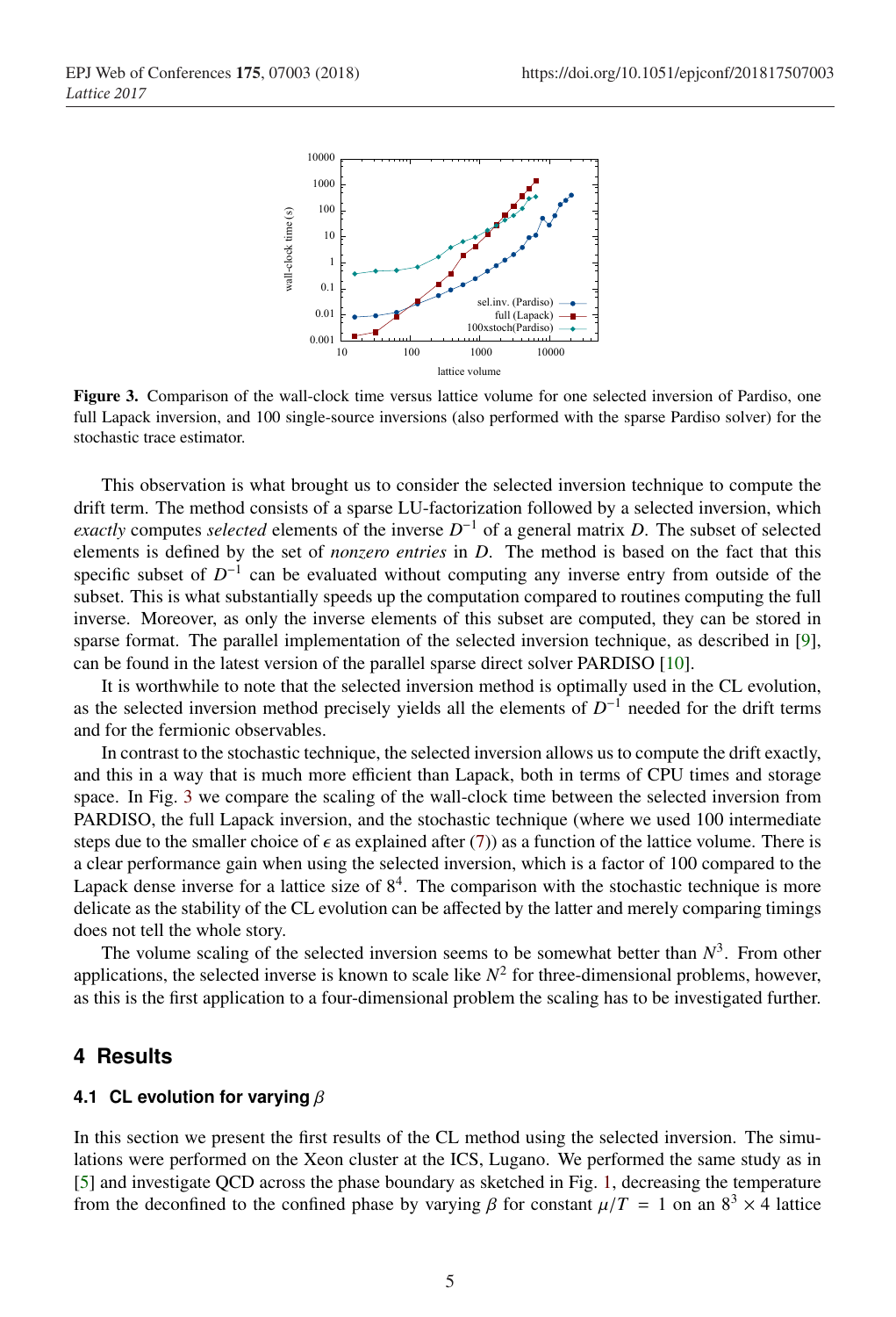

Figure 4. Results of CL evolution with selected inversion for the Polyakov loop and inverse Polyakov loop (left), temporal and spatial plaquettes (middle), and chiral condensate and quark number density (right) as a function of  $β$  for *m* = 0.05 and  $μ$  = 0.25 on an  $8<sup>3</sup> × 4$  lattice.

with  $m = 0.05$  ( $\beta_c \approx 5.04$  at  $\mu = 0$ ). Whereas the CL method broke down below  $\beta = 5.1$  in the original study, we are now able to generate stable CL trajectories for all investigated  $\beta$  values without any further tuning. Moreover, this was done using  $\epsilon = 0.001$ , which is much larger than before. The length of the trajectories is 30 Langevin time (Lt) of which 5 Lt are discarded as thermalization. From the results, shown in Fig. 4, we see that the simulations perform well across the phase boundary, and the complete range from  $\beta = 5.45$  to  $\beta = 4.6$  can be simulated without any problem. The numerical implementation includes gauge cooling, to avoid excessive excursions in  $SL(3,\mathbb{C})$ , and an adaptive step size such that the continuum trajectory is properly followed, even when the drift is large.

The fact that a stable solution is found does not necessarily mean that it is correct, as the CL method can converge to the wrong solution in some instances. In order to validate the CL results we show the histograms for the chiral condensate and the Polyakov loop for  $\beta = 5.4$  and  $\beta = 4.8$ , in Fig. 5. The CL results are only to be trusted if the tails of the histograms decay exponentially. For the chiral condensate it seems that the validity might be problematic for  $\beta = 4.8$ , as the tails of the histogram are somewhat broad, but even for  $\beta = 5.4$  the exponential decay in the tails is not so clear, even though the results agree with the reweighting results. The histograms for the Polyakov loop look



Figure 5. Histogram of the chiral condensate (left) and Polyakov loop (right) for  $\beta = 5.4$  (top row) and  $\beta = 4.8$ (bottom row) for  $m = 0.05$  and  $\mu = 0.25$  on an  $8<sup>3</sup> \times 4$  lattice.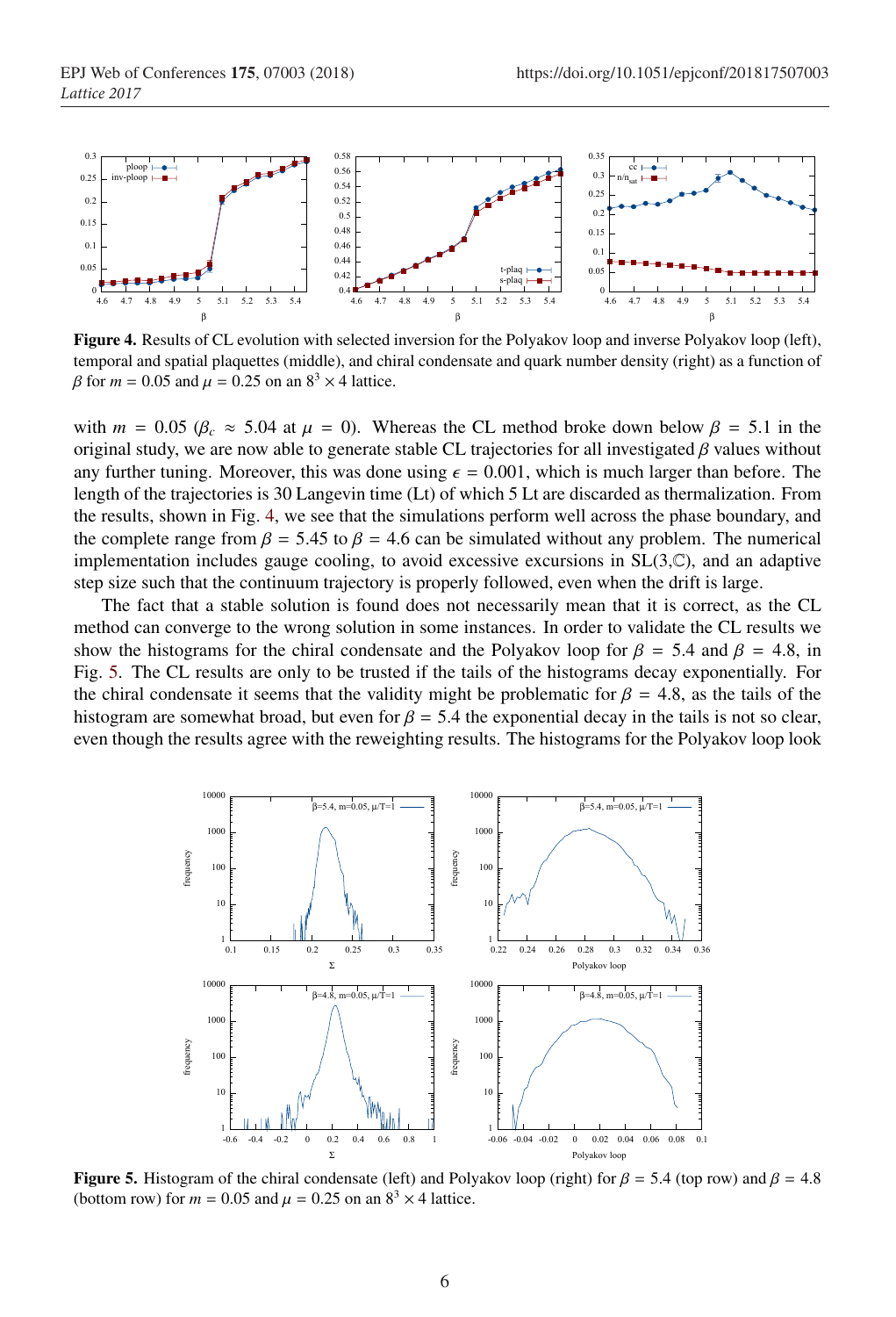

**Figure 6.** Observables for  $N_t = 4$  (top) and  $N_t = 8$  (bottom): Polyakov loop and inverse Polyakov loop (left), temporal and spatial plaquettes (middle), chiral condensate and quark number density (right) as a function of  $\mu$ for  $\beta = 5.0$  and  $m = 0.05$ . The exact  $\mu = 0$  results for  $N_t = 4$  were provided by Denes Sexty.

fine so far. From these data we conclude that the results may be incorrect below the phase transition, even though the histograms do not give a clear cut way to validate or invalidate CL measurements.

#### **4.2 CL evolution for varying**  $\mu$

As we found stable CL evolutions when decreasing  $\beta$  through the phase boundary, we also performed a partial study of the phase diagram and investigated QCD for varying  $\mu$  at two values of the temperature. We chose  $\beta = 5.0$  and  $m = 0.05$  for which the pion mass is  $am_\pi = 0.5588 \pm 0.0002$  and  $a = (0.3045 \pm 0.0001)$  fm, such that  $m_\pi \approx 362$  MeV. We work on an  $8^3 \times N_t$  lattice and consider temporal extents  $N_t = 4$  and  $N_t = 8$ , corresponding to  $T = 161.74 \text{ MeV}$  and  $T = 80.87 \text{ MeV}$ , respectively.

In Fig. 6 we show the results for the various observables as a function of  $\mu$  for both temperatures. Although the results do not show any conspicuous behavior, there are no other results to compare with when the sign problem becomes large at nonzero  $\mu$ . One value that can easily be checked is the value at  $\mu = 0$  as it can be computed using standard importance sampling method. From the figure it is clear that the chiral condensate and even the plaquette measured from the CL simulations is incorrect for  $\mu = 0$ , even though they result from a convergent CL evolution. For  $\mu = 0$  the Langevin evolution should be real, and the wrong result is merely due to numerical inaccuracies. This is in fact easily remedied by reunitarizing the links after each Langevin step; however, we decided against this to be consistent with the  $\mu \neq 0$  simulations. It is interesting to note that the measurements at nonzero chemical potential smoothly connect to the wrong  $\mu = 0$  value, and so we expect all of them to be incorrect. This argument is further supported through the lack of Silver Blaze phenomenon, as one would have expected a very slow  $\mu$ -evolution of the observables up to the phase transition. The validity of the CL results can again be verified using the histograms of the measured observables. The histograms are very similar to those of the bottom row of Fig. 5: that of the chiral condensate does not seem to have the required exponential falloff, while that of the Polyakov loop does not show a problem. Still, the histograms are not what one would brand as extremely broad, and so the decision of the validity is a difficult call, even though the chiral condensate at  $\mu = 0$  is wrong by a factor three.